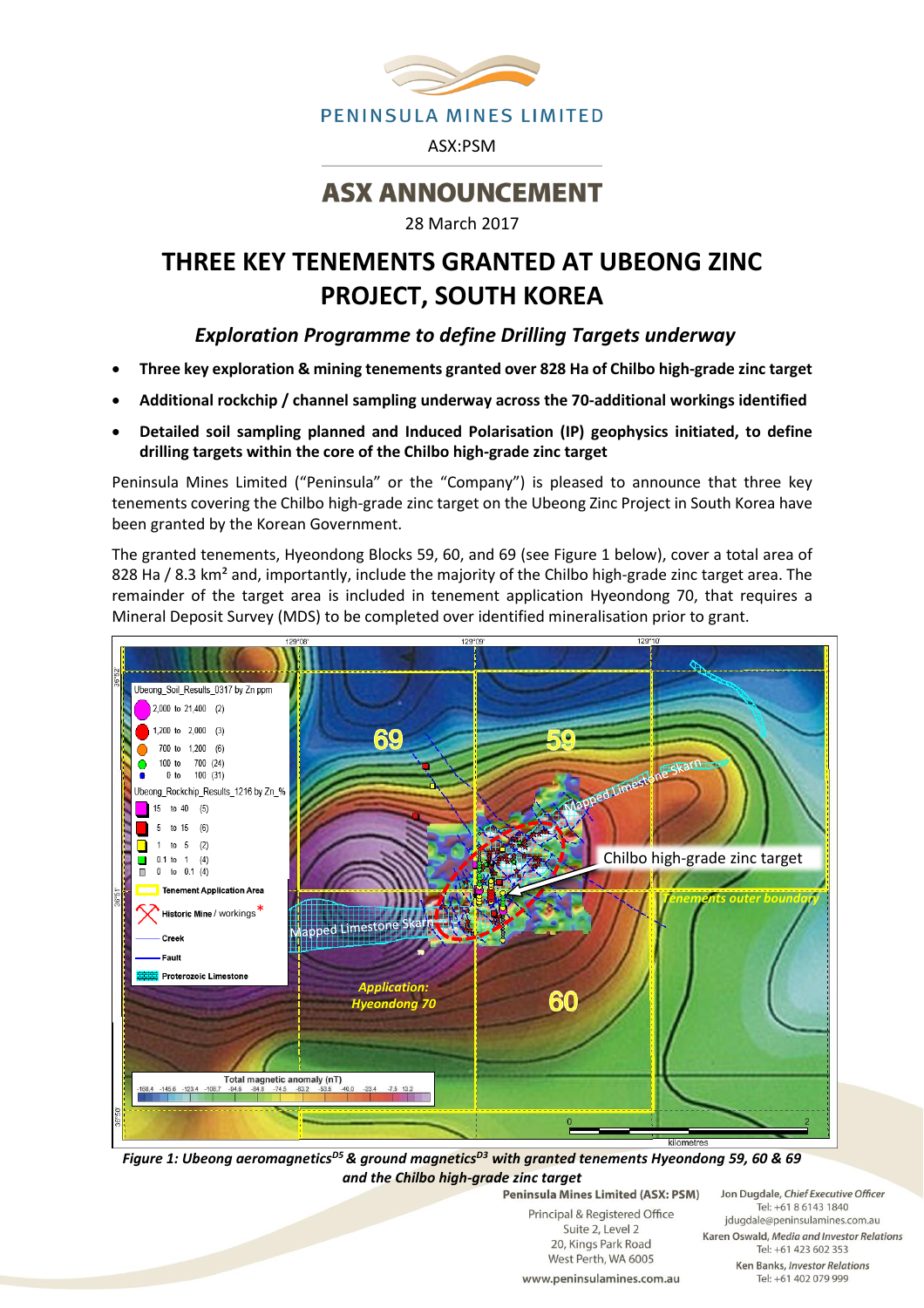The three, key, exploration and mining tenements were granted to the Company by the Ministry of Industry, Trade and Energy (MITE). The Company has 1 year in which to submit a Prospecting Plan, which then gives the Company an initial three year Prospecting (exploration) Period, that may be extended subject to certain conditions for a further three years. At any time during the Prospecting Period the Company may submit a Mine Planning Application (MPA) that, upon approval, will allow for a 20 year, renewable, Production Period. The initial exploration works will include the rock chip and soil sampling, and geophysical programmes, that are designed to define drilling targets for broad, high-grade zinc and other sulphide mineralisation.

Peninsula Mines Managing Director Jon Dugdale said: *"We are extremely pleased to have these key exploration and mining tenements granted over the Chilbo high-grade zinc target. This now allows us* to fast track surface geochemistry and IP geophysics to define drilling targets for testing of this highly *prospective zone."*

Rockchip / channel sampling has commenced, targeting the over 70 additional workings that have been identified from surface mapping, and soil sampling is planned to continue to test the core area of the Chilbo high-grade zinc target on a 100m x 25m grid. The soil sampling programme to date has already produced results of **up to 2.1% ZincD4** in soil.

In addition, an Induced Polarisation (IP) geophysical survey is planned to commence mid-April to test the area of structural dislocation associated with the main area of workings in the Chilbo area. This zone is characterised by reduced magnetic intensity compared with the skarnified and magnetite altered limestone along strike (see Figure 1), possibly due to conversion of magnetite to non-magnetic sulphide mineralisation due to hydrothermal fluids interacting with the previously magnetised limestone along the late mineralising structures. IP geophysics is able to detect sulphide mineralisation and, in particular, the zinc sulphide – sphalerite, associated with the demagnetised structural zones that have already produced high-grade channel sampling results that include **2m @ 29% ZnD3** , **0.4m @ 39.7% Zn, 294 g/t AgD2** and **1.0m @ 23.1% ZnD2** .

The accelerated programme of rockchip / channel sampling and surface soil sampling, and the IP geophysics, will likely result in drilling targets being defined by the Company, for testing as soon as possible following target definition.

#### **Background to the Ubeong Zinc-Silver Project:**

Peninsula holds 100% of three key tenements (this release) and also holds a number of tenement applications over the eastern 10 km of strike length of a highly prospective limestone-zinc-skarn unit at Ubeong in the eastern part of South Korea (see Figure 2).

Peninsula is in the process of completing additional Mineral Deposit Surveys (MDS), as required by the Korean Government, to have the other tenement applications granted.

High-grade zinc-silver mineralisation has been located, associated with the historical Chilbo Mine towards the eastern end of the skarn-unit. Workings have been mapped over a 2km x 2km area at Chilbo and are associated with a complex, mineralised, faulted zone that has offset the large, skarnified limestone horizon. The operating Kumho Zinc Mine occurs just outside the Company's tenement applications at the western end of the skarnified limestone trend.

Peninsula has previously announced high-grade zinc-silver (+/- lead, copper, gold) results, produced from historical dumps and adits in the Chilbo historical mine area<sup>D1,D2,D3</sup>. Additional rockchip sampling and a detailed soil sampling programme have commenced and the Company has also completed a detailed ground-magnetic survey that will map the magnetic limestone-skarn unit and potentially mineralised structures. IP geophysics is also planned to detect buried sulphide bodies directly.

The objective of the rockchip / channel sampling, soil sampling and the geophysical programmes is to define drilling targets for massive-sulphide zinc-silver mineralisation to be tested as soon as possible.

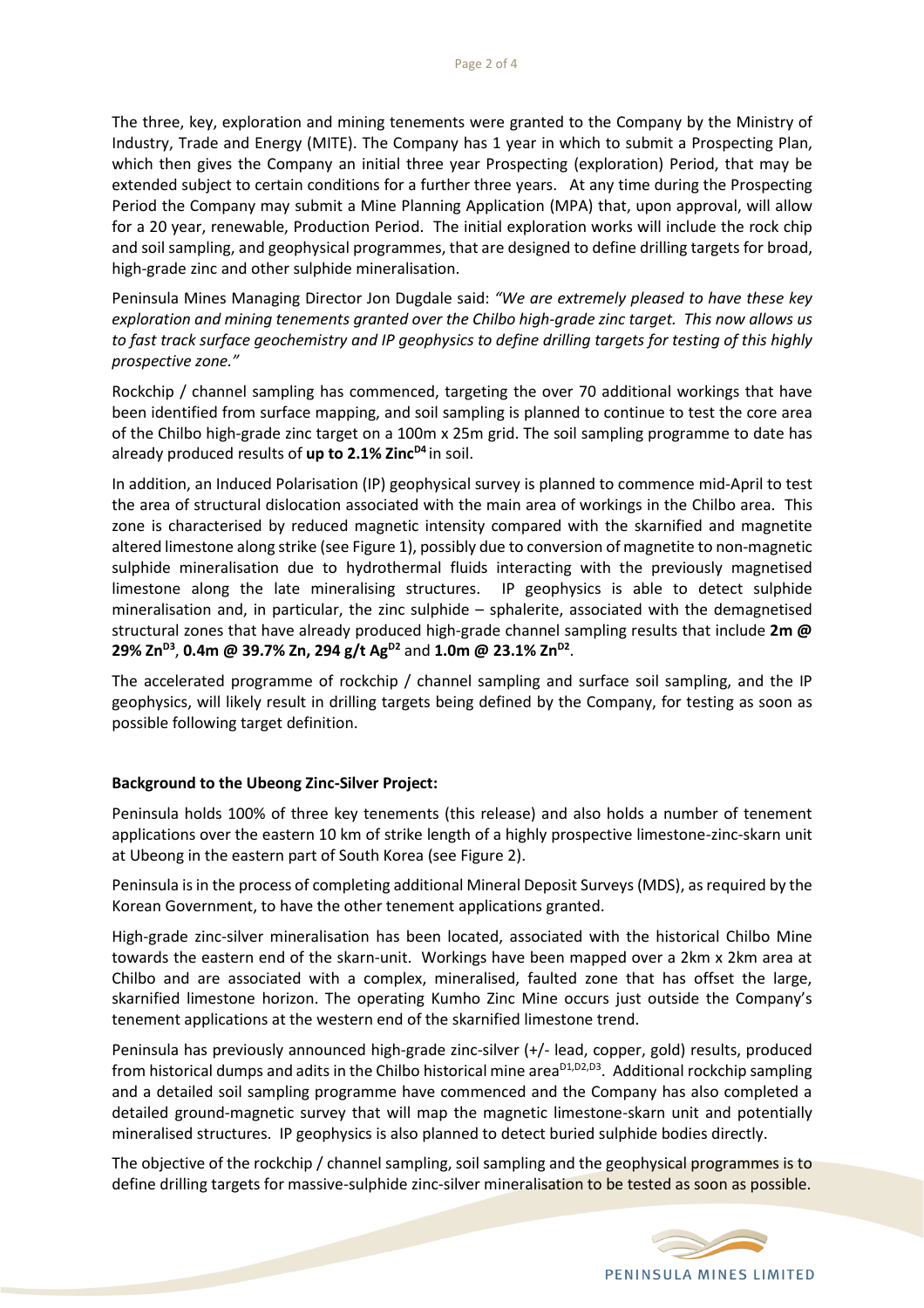

*Figure 2: Ubeong Projects, skarn-limestone unit & tenements on aeromagnetic imageD5, D6*

For further information please contact:

#### **Jon Dugdale**

Chief Executive Officer Phone: +61 8 6143 1840 Email: jdugdale@peninsulamines.com.au

#### **The material and/or releases referenced in this release are listed below:**

- D1 Exceptional Zinc-Silver-Lead grades from newly acquired Ubeong Project, South Korea, 13/9/16
- D2 Further exceptionally high-grade zinc-silver results from Ubeong Project, South Korea, 31/10/16
- D3 Major Zinc-Skarn District Identified at Ubeong Project in South Korea, 13/12/16
- D4 Zinc Target drill targeting fast tracked following exceptional soil sampling results, 9/03/17
- D5 Koo, S,B., Park, Y.S., Lim, M.T., Rim, H.R., Lee, H.I., Sung, N.H., Choi, J,H. and Koo., J.H., 2008, KIGAM 1:100,000 Socheon Aeromagnetic Contour Image.
- D6 Kim, O.J., Hong, M.S., Park, H.I. and Kim, K.T., 1963, KIGAM 1:50,000 Samgeunri Geology Sheet and Dogyedong Geology Sheet.